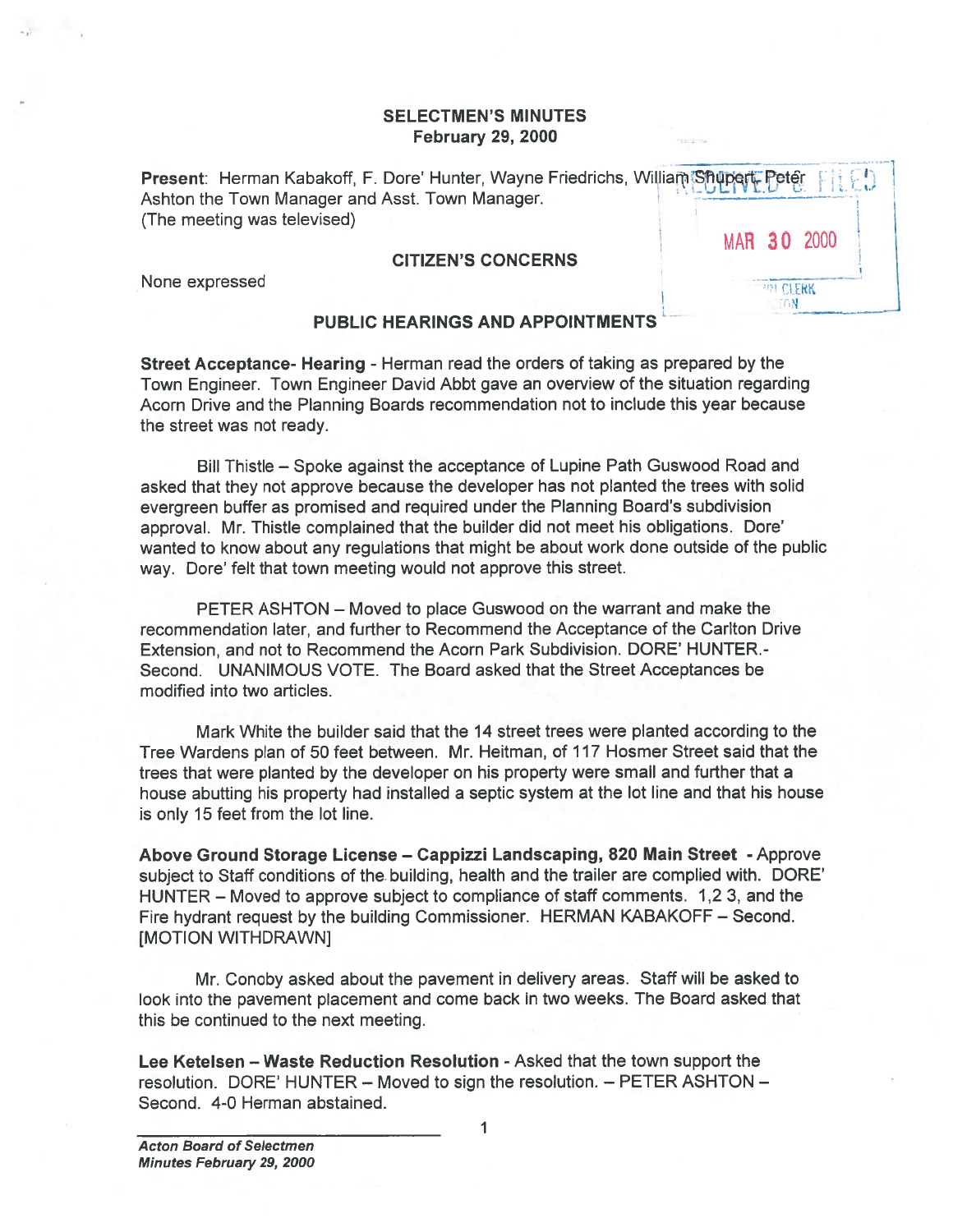#### SELECTMEN'S BUSINESS

Biker Locker Fees - Herman suggested we put the funds raised by bike lockers in the parking lot meter fund so that it is identifiable when the need comes for replacement of the lockers. Wayne felt we needed to double the fee and increase the monthly fee to \$15.00. Dore' felt we should cover costs, but also felt that anything that takes commuters off the road should be considered. Peter suggested that we needed to go ahead with staff recommendation. PETER ASHTON - Move we increase the Bike locker fees to \$75.00 per year and the monthly fee to \$10/ month, and further to put the revenues from the rental in the Parking Meter Fund. TREY SHUPERT- Second — UNANIMOUS VOTE.

Wayne asked that we look at this again to recover our costs in the future.

Red Cross Proclamation - DORE' HUNTER — Moved to sign the Red Cross Proclamation — WAYNE FRIEDRICHS — Second. UNANIMOUS VOTE.

Banner Request - DORE' HUNTER — Moved to approve the Banner reques<sup>t</sup> for Acton Community Chorus for <sup>p</sup>lacement in the South Acton display site. PETER ASHTON Second. UNANIMOUS VOTE.

Warrant discussion- HERMAN KKABAKOFF moved to Recommend all articles with the exception of Articles 14, 17, 18, 20, 23, 32, 33, 37, 25, 26, 27, <sup>28</sup> individual recommndations will be made as the Board discusses. TREY SHUPERT — Second. UNANIMOUS VOTE.

Article 14 – Capital - Dore' felt that the capital budget should not include the weapons or School Street Culvert and safety improvements to the Playgrounds, he feels that they should be in the budget. Herman said that at last town meeting he represented the culverts and we have pu<sup>t</sup> them on the capital budget. DORE' HUNTER — Moved to <sup>p</sup>lace the Weapons Replacement into the Budget. Trey Shupert – Second. 3-2 Wayne and Herman No. Motion Passes

DORE' HUNTER — Moved to <sup>p</sup>lace the Culvert in the Budget — PETER ASHTON — Second. 4-1 Herman No, Motion Passes

DORE' HUNTER — Moved to fold the Safety Improvements into the budget — TREY SHUPERT — Second. UNANIMOUS VOTE.

Land Purchase Carlisle Road — Dote' noted that he wanted assurance that the Recreation Director and Chair of Recreation Commission has <sup>a</sup> look at the land for possible athletic fields.

Peter said that there are <sup>a</sup> lot of other questions that need to be looked at and we should defer tonight. He feels we need more information. Herman said that depending on the set of assumptions you can make <sup>a</sup> case for it or against it. He could not suppor<sup>t</sup> it he feels we cannot afford it.

Wayne said that he looked at it toward the uses that could be determined. He encourage<sup>d</sup> every one to dig <sup>a</sup> little deeper to save the land. He emphasized that once it is developed that it cannot be reclaimed. The Board determined that the recommendation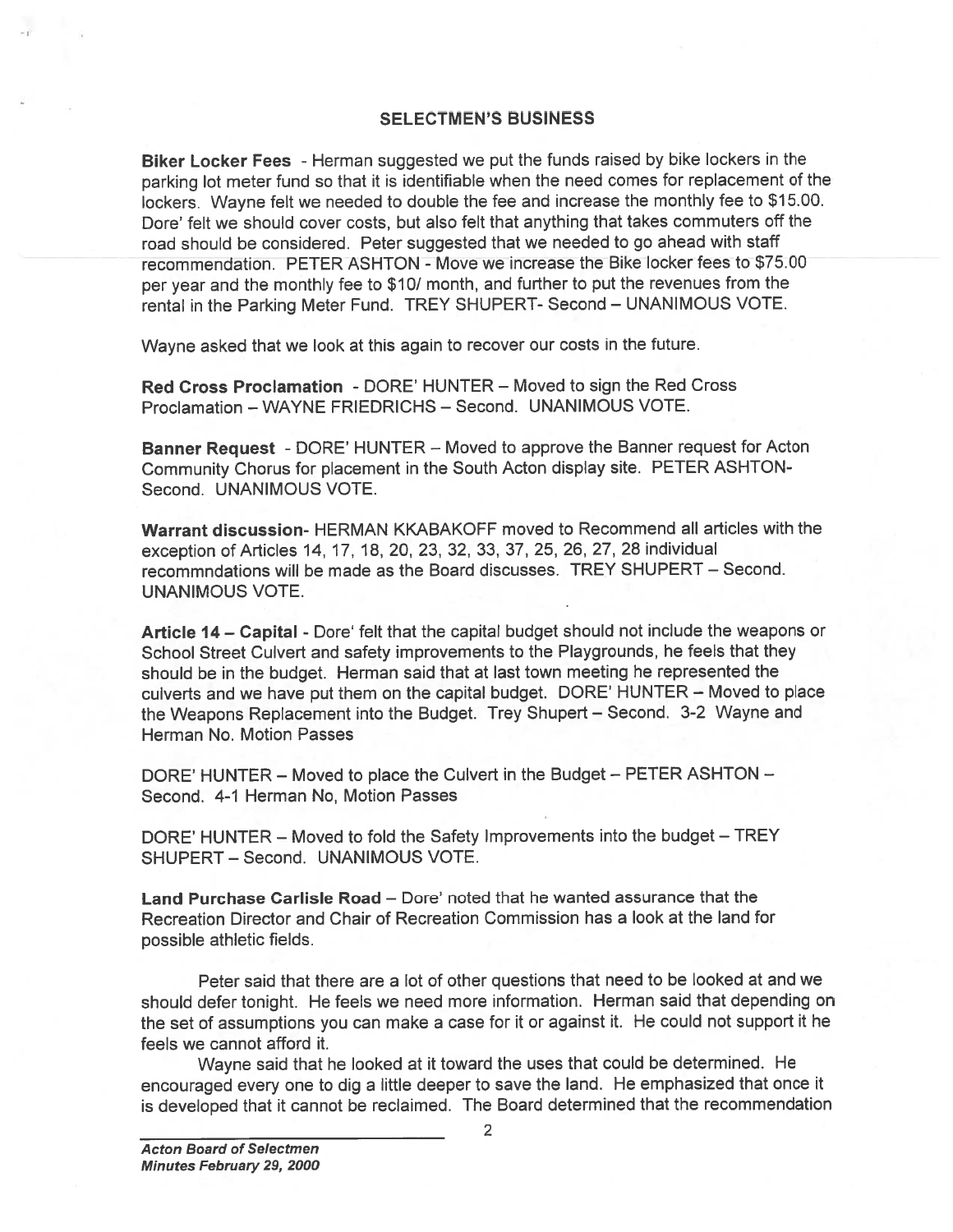should be deferred until more information can be reviewed.

Jonah Laufer — Spoke about <sup>a</sup> 3 acre parcel of municipal land and if the town votes to acquire Carlisle Road land that all the municipal parcels should be within one area. He said that would suppor<sup>t</sup> having the fields all together. Lauren Rosensweig suggested that the Board go to the land and walk it to ge<sup>t</sup> <sup>a</sup> better idea of the area.

Senior Center - Trey felt that he would like it deferred until the next meeting as he is continuing to look at other avenues to accomplish this task.

Rail Trail — DORE' HUNTER — Moved to Recommend with <sup>a</sup> properly written article. PETER ASHTON — Second. UNANIMOUS VOTE.

Historic District bylaw amendment. DORE' HUNTER — Moved to Recommend the revised revisions to the Bylaw. PETER ASHTON — Second. UNANIMOUS VOTE.

School Budgets — PETER ASHTON —Moved to Recommend the budgets and assessments and Defer on the capital budget articles-TREY SHUPERT — Second.

Minuteman Regional — PETER ASHTON — Moved to Recommend. TREY SHUPERT — Second. UNANIMOUS VOTE.

Town Bylaw amendment to include Alcohol at Nara and Senior Center. Dore' wanted the summary improved. DORE' HUNTER — Moved to Recommended. WAYNE FRIEDRICHS — Second. UNANIMOUS VOTE.

Amendment to change Tobacco Bylaw — DORE' HUNTER — Moved not to recommend in this form. PETER ASHTON — Second. UNANIMOUS VOTE.

Citizen's Request for <sup>a</sup> zoning article — Terra Friedrichs has submitted <sup>a</sup> reques<sup>t</sup> to change the zoning to <sup>2</sup> acres. Dore' did not feel we should accep<sup>t</sup> this within our annual town meeting. He felt it is too important. Dore' felt that we should have <sup>a</sup> special within the Annual. If we are presented with 200 valid signatures, we could have <sup>a</sup> special town meeting within the annual. Peter wanted the Planning Board to review and counsel to review and the impact of the article.

The Board will call <sup>a</sup> special Selectmen's meeting to handle this if the signatures are gathered and verified by the Town Clerk to address this petition. Trey and Peter indicated they would not be available next week.

Senior Residence — Wayne suggested that the Planning Board have handouts prepared for this article. WAYNE FRIEDRICHS — Moved to Recommend — WILLIAM SHUPERT — Second. UNANIMOUS VOTE.

PolicelFire Feasibility - Don Johnson noted that the feasibility study for the Police and Fire buildings needed to be added to the Warrant. Dore' said to include an article on the Warrant and to Defer the Board's recommendation. Dore' said we need to speak about it even if no money is voted.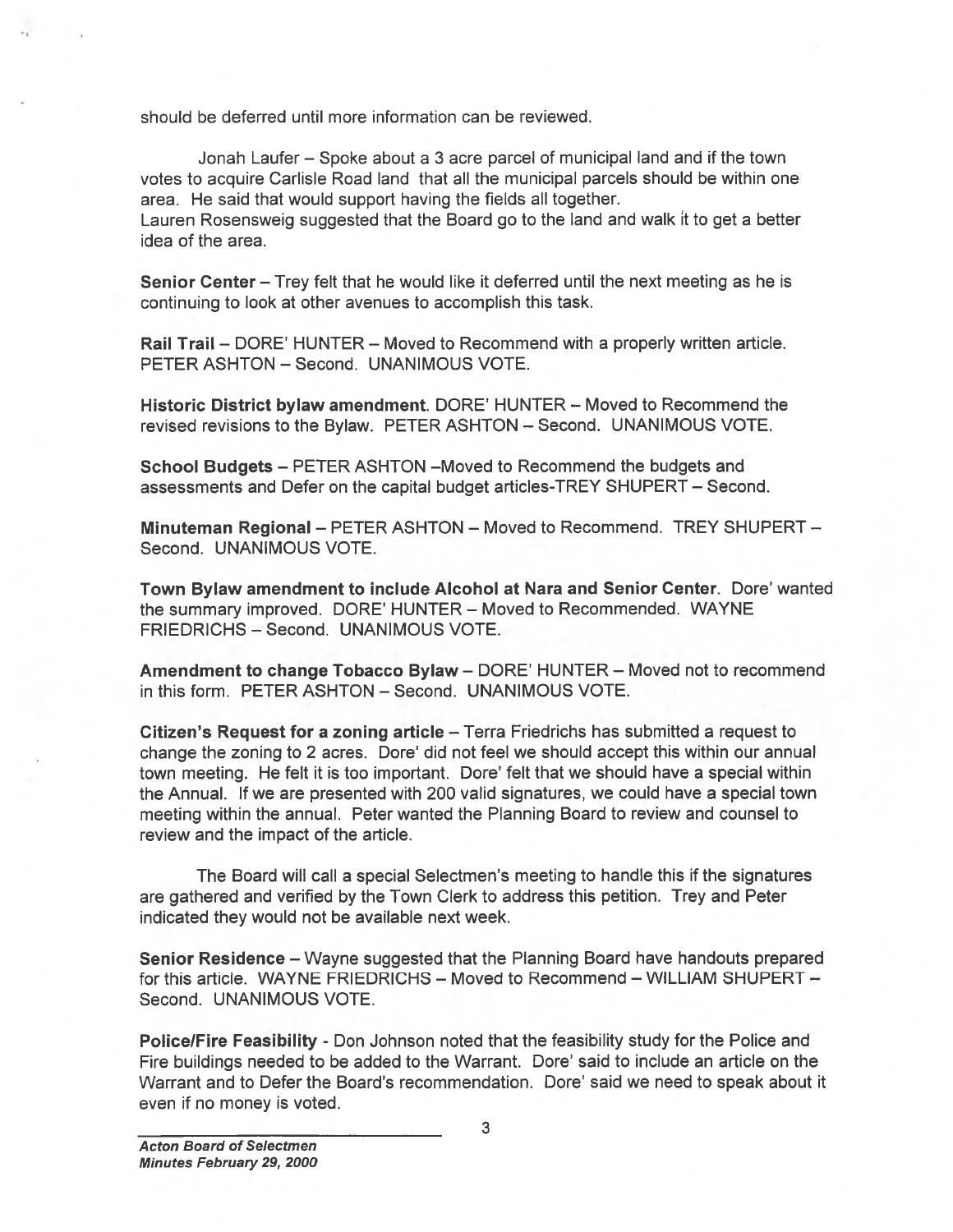West Acton Sewer Study — DORE HUNTER — Moved to recommend. WAYNE FRIEDRICHS- Second. UNANIMOUS VOTE. Trey Shupert the Selectman Assigned.

Rail Road Street/Maple Street Sewer Easement — DORE' HUNTER — Moved to Recommend. PETER ASHTON — Second. UNANIMOUS VOTE. Dore' Hunter — Selectman Assigned.

### Mass AvelFrancine Road Sewer Easement —

DORE' HUNTER - Moved to Recommend. PETER ASHTON - Second. UNANIMOUS VOTE. Dore' Hunter - Selectman Assigned.

#### Mass Ave/Francine Road Sewer Easement —

DORE' HUNTER — Moved to Recommend. PETER ASHTON — Second. UNANIMOUS VOTE. Dore' Hunter — Selectman Assigned.

BOND DOCUMENTS - HERMAN KABAKOFF — Moved and the Board Voted to approve the sale of <sup>a</sup> \$22,350,000 4/40% Bond Anticipation Note of the town dated March 6, 2000 and payable March 5, 2001, to State Capital Markets, LLC at par and accrued interest <sup>p</sup>lus <sup>a</sup> premium of \$66,197.64. DORE' HUNTER — Second. UNANIMOUS VOTE all responding in the affirmative.

RECREATION SPONSORSHIP POLICY — Peter Ashton asked about the billboard and if it met the sign bylaw and Master Plan. Staff will review.

FEDERAL RAILROAD — Peter Ashton spoke about the Horn blowing issue and asked if the Board wanted to file testimony or what the Board's pleasure was. Wayne felt we should leave it alone, and the rest of the Board agreed.

NAMING TOWN FACILITY -DORE' HUNTER — Moved to adopt the draft policy as included in the packet. WAYNE FRIEDRICHS — Second. UNANIMOUS VOTE. Dore' wanted to have the reques<sup>t</sup> about naming the field was brought back to next meeting and also asked if this organization requesting the naming of the field were involved with the lighting and subsequent use injunction at that field.

Clarification regarding letter to Herman from School committee chairman. There was <sup>a</sup> discussion about use of interest and the school building committees proposed use to purchase furniture and furnishings. <sup>A</sup> brief discussion followed about the need for better minutes at ALG, and better communication back to the Board.

Trey spoke about the lighting repor<sup>t</sup> in the packet and asked Don to have Roland look into it.

#### CONSENT

DORE' HUNTER — Moved to approve WAYNE FRIEDRICHS Second. UNANIMOUS VOTE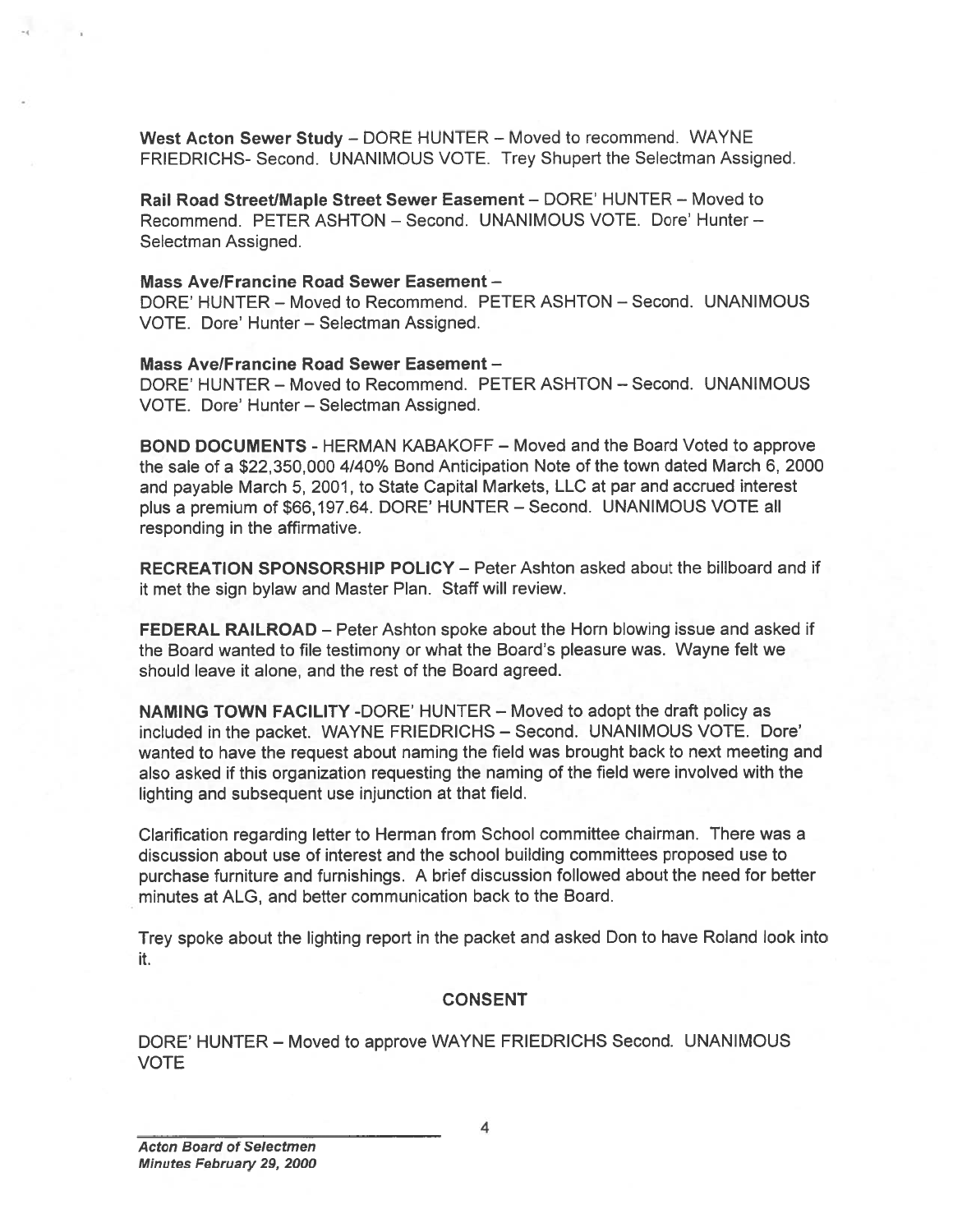## EXECUTIVE SESSION

NONE REQUIRED

—S

### TOWN MANAGER'S REPORT

LAND REQUEST Heather Hill Road - - Staff recommends that we keep it in the town's possession and open for the public. PETER ASHTON — Moved to take no action on the reques<sup>t</sup> — TREY SHUPERT — Second. UNANIMOUS VOTE

—**Clerk** 3/28/*0*0 Date

Christine Joyce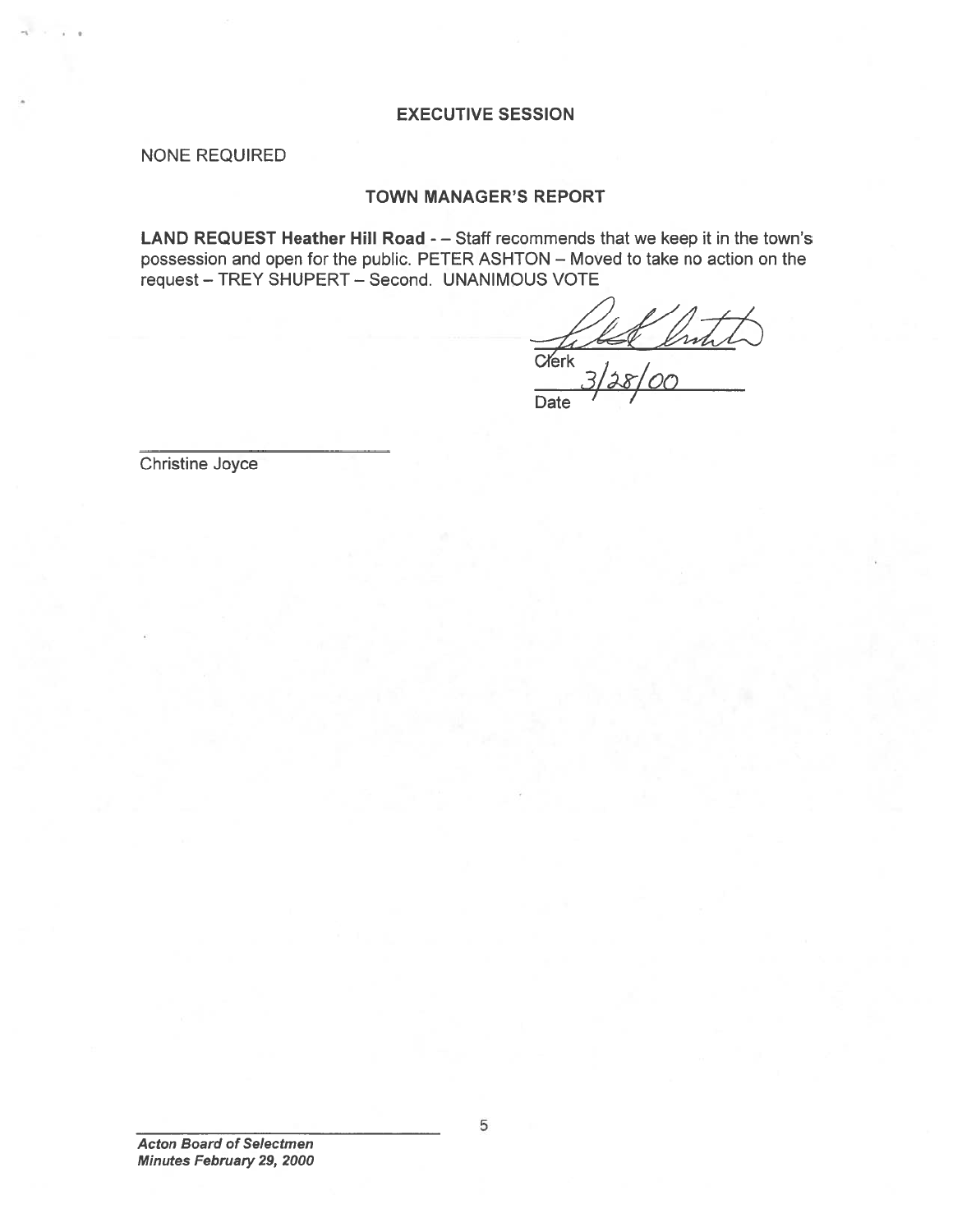February 25, 2000

TO: Board of Selectmen

FROM: Herman Kabakoff, Chairman

SUBJECT: Selectmen's Report

# AGENDA

## February 29, 2000 7:30 P.M. -Room 204

## I. CITIZEN'S CONCERNS

## II. PUBLIC HEARINGS & APPOINTMENTS

- 1. 7:33 STREET ACCEPTANCE HEARING- Enclosed please find staff Recommendations.
- 2. 7:34 ABOVE GROUND STORAGE LICENSE CAPPIZZI LANDSCAPING - 820 Main Street – Enclosed please find staff comment
- 3. 7:35 LEE KETELSEN Ms. Ketelsen will be making <sup>a</sup> brief presentation to the Board with regar<sup>d</sup> to her reques<sup>t</sup> that the Board sign <sup>a</sup> Waste Reduction Resolution.

## III. SELECTMEN'S BUSINESS

4. BIKE LOCKER FEES — Enclosed <sup>p</sup>lease find <sup>a</sup> memo from staff regarding the proposed fees for this year for Board review.

5. RED CROSS PROCLAMATION — Enclosed <sup>p</sup>lease find <sup>a</sup> Proclamation declaring March Red Cross Month for Board action

6. BANNER REQUEST — Enclosed <sup>p</sup>lease find <sup>a</sup> reques<sup>t</sup> for <sup>p</sup>lacement of <sup>a</sup> banner.

7. WARRANT DISCUSSION — Final recommendations of the Board must be voted in order to be printed in the Warrant.

## 8. OTHER BUSINESS

## IV. CONSENT AGENDA

9. ACCEPT MINUTES — Enclosed <sup>p</sup>lease find the Minutes of February 1, 2000, for Board acceptance.

10. ONE DAY LIQUOR LICENSE — Enclosed <sup>p</sup>lease find reques<sup>t</sup> for <sup>a</sup> One Day Liquor License from St. Elizabeth's for the St. Patrick's Day dance for Board action.